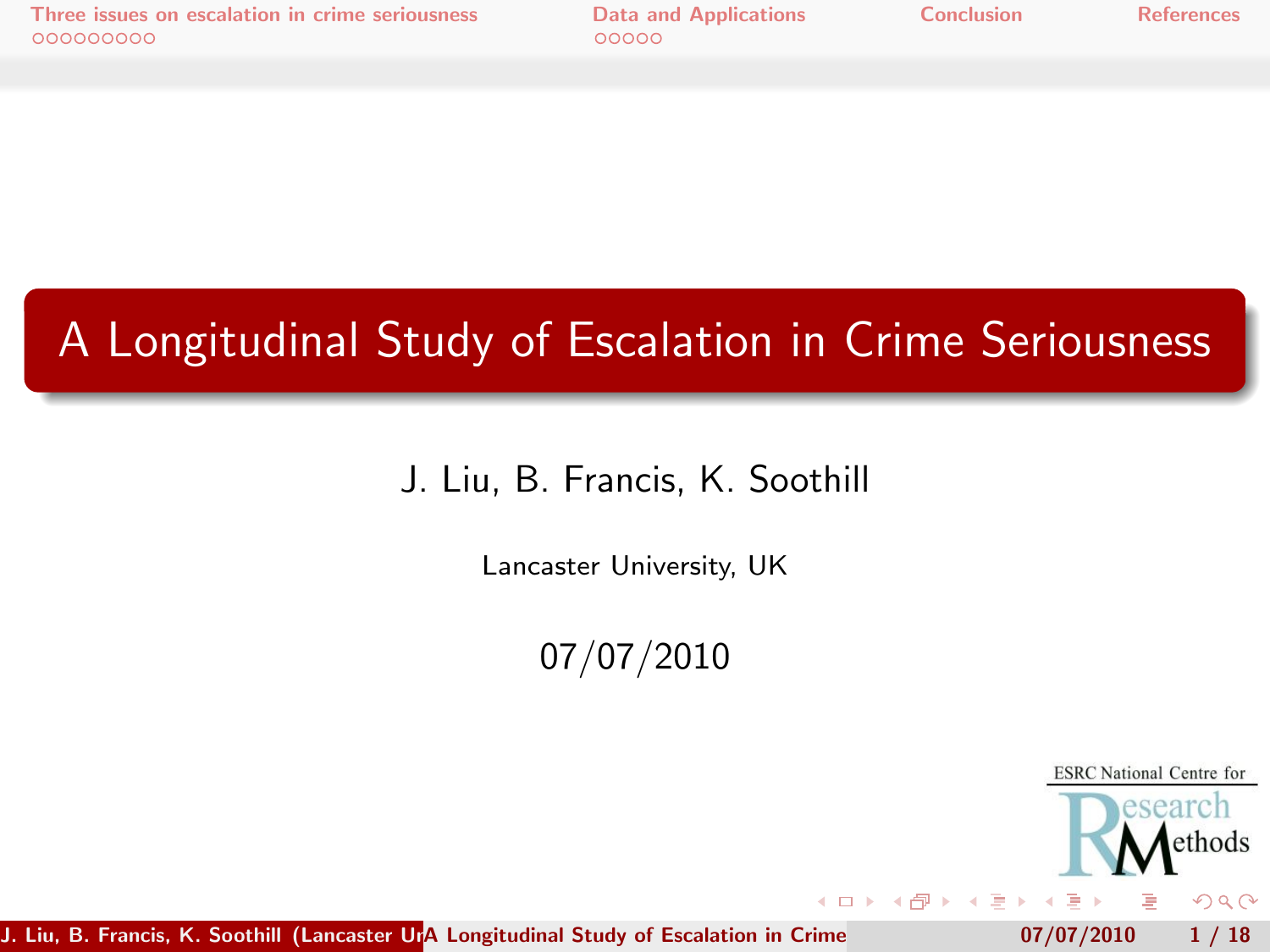- Discussion of the three issues which need to be addressed in the study:
	- **1** Measuring crime seriousness
	- **2** Temporal scales in crime escalation
	- **3** Statistical method for analysis of escalation
- Results from linear mixed-effect modelling approach
- Conclusions

**ESRC** National Centre for search ethods  $QQ$  $-10.16$ J. Liu, B. Francis, K. Soothill (Lancaster Una Longitudinal Study of Escalation in Crime  $07/07/2010$  2 / 18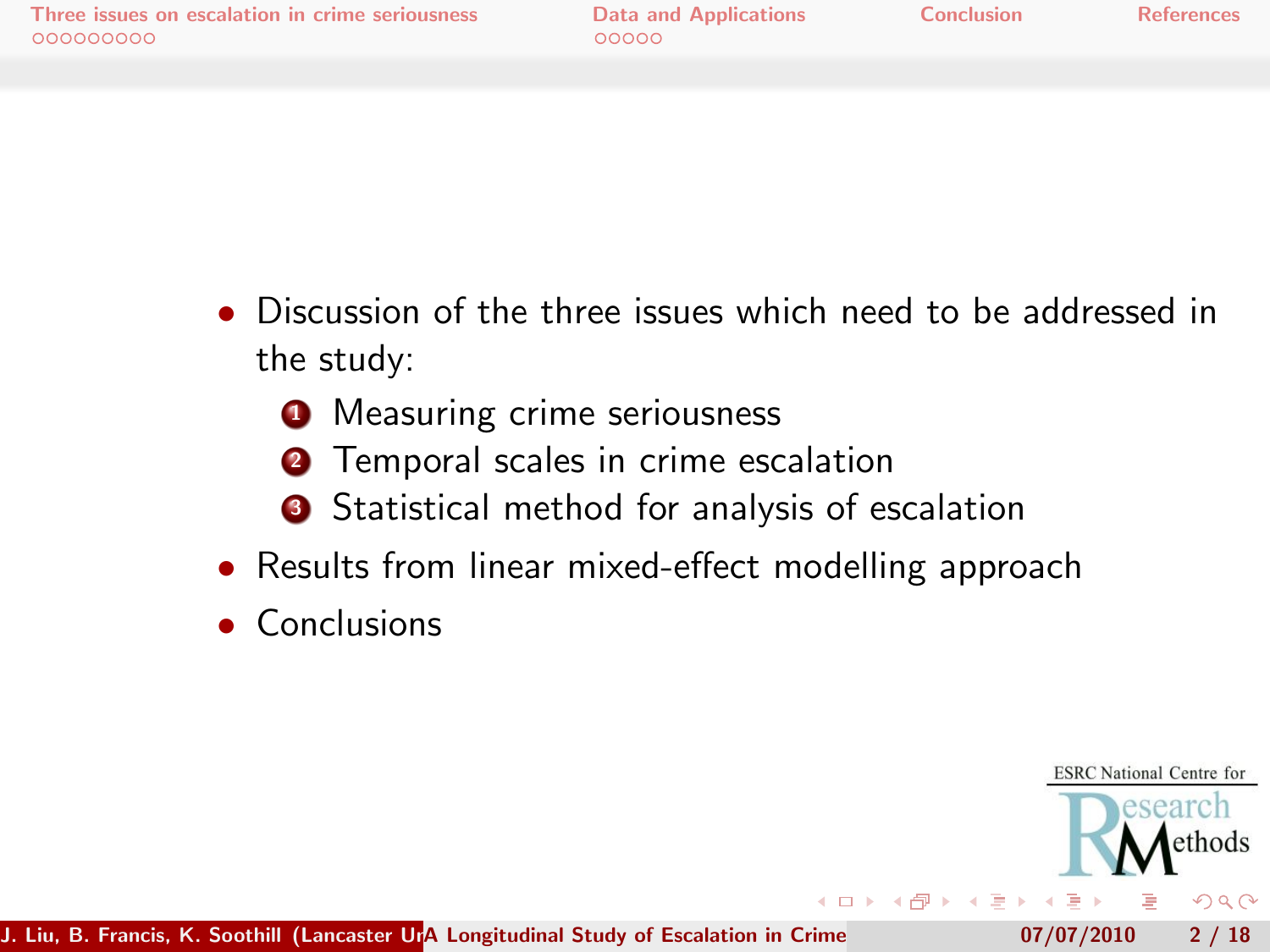<span id="page-2-0"></span>**ESRC** National Centre for esearch

Measuring crime seriousness

### Definition

One way to study criminal careers is to study escalation. It is very important to understand how offenders develop their criminal careers from their first convictions.

**Excalation** refers to the tendency to commit more serious offences as a career progresses. (Kyvsgaard, 2003)

Therefore, we do NOT consider number of convictions or number of arrests by year to assess escalation.

ethods  $QQ$ 4 日下 4 旬 J. Liu, B. Francis, K. Soothill (Lancaster Una Longitudinal Study of Escalation in Crime  $07/07/2010$  3 / 18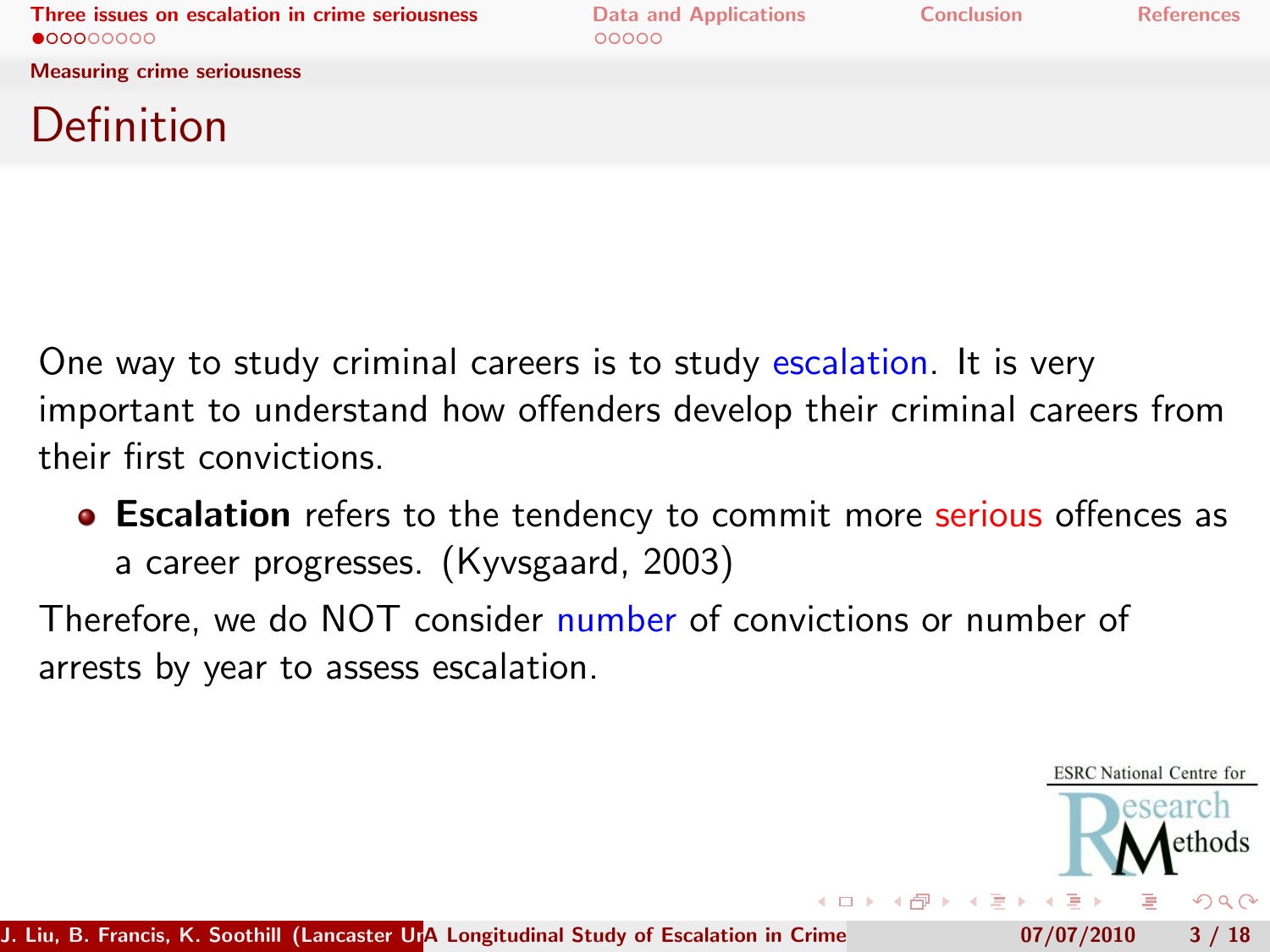**ESRC** National Centre for search ethods つくへ

Measuring crime seriousness

#### Various approaches to measurement

**However**, measuring the seriousness of a specific offence can be carried out by various means:

- **1** Views from the general population, or from criminal justice professionals.
- **2** Using official data on sentences, or using surveys of individuals.

We also need to be aware that the classification of seriousness of crime may change over decades (Francis, et al. 2001) and from country to country. For example, rape.

J. Liu, B. Francis, K. Soothill (Lancaster Una Longitudinal Study of Escalation in Crime  $07/07/2010$  4 / 18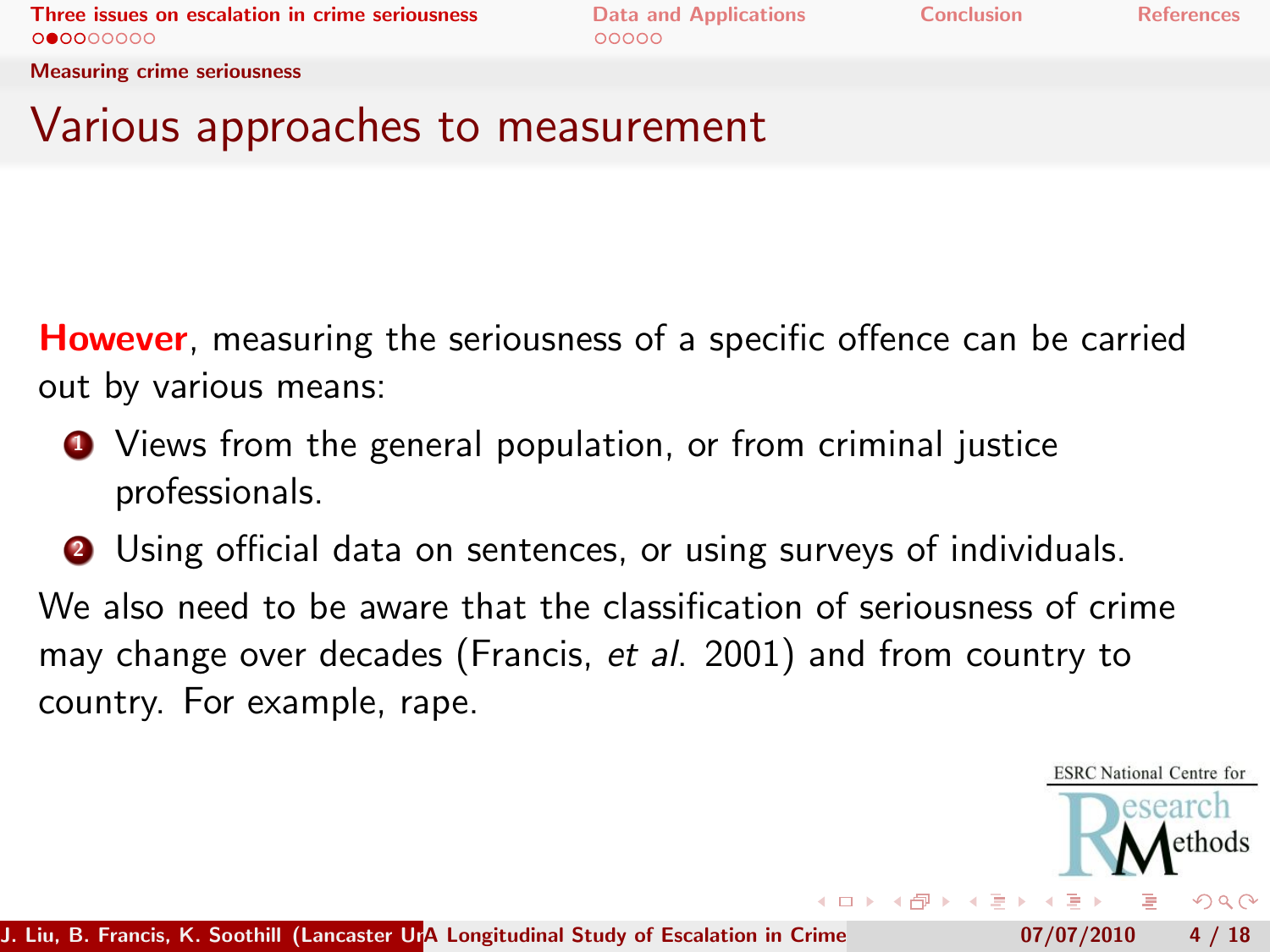Measuring crime seriousness

### How we measure the seriousness of crime

A continuous score of seriousness, from 0 to 10: For each type of offence, according to the code and subcode defined by Home Office, a seriousness score has been computed using court sentencing data from England and Wales (Francis et al, 2005).

Table: Examples of the range of the seriousness score.

| Type of crime                               | score |                                 |
|---------------------------------------------|-------|---------------------------------|
| <b>Murder</b>                               | 10.0  |                                 |
| Rape of female $16+$                        | 8.1   |                                 |
| Robbery                                     | 5.7   |                                 |
| Shoplifting                                 | 3.6   |                                 |
| Driving while disqualified                  | 21    | <b>ESRC</b> National Centre for |
| Selling food not complying with food safety | 1.1   | esearch                         |
|                                             |       | ethods                          |
|                                             |       | イロト (御) イヨト (ヨ) ニヨー のなび         |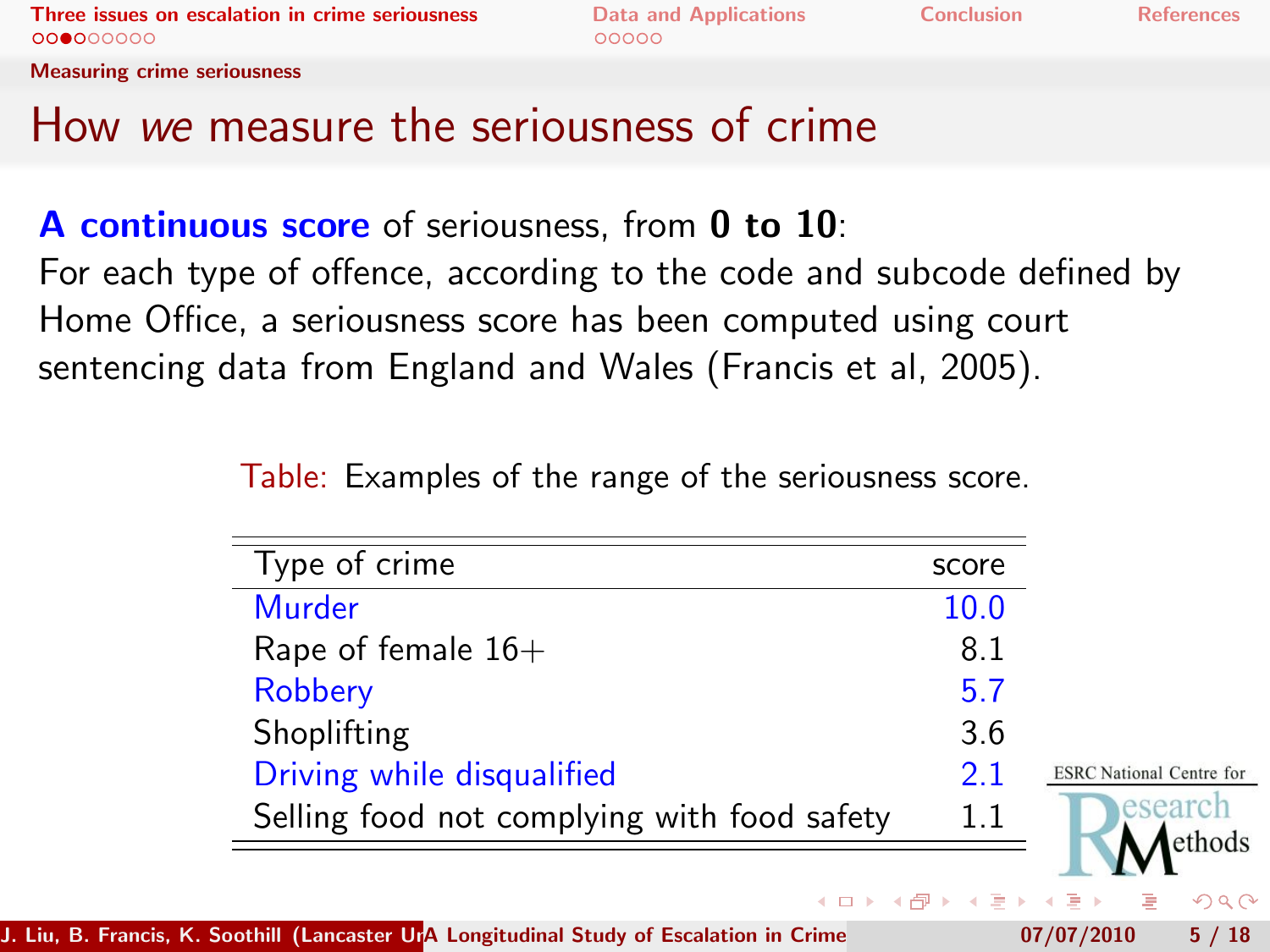Measuring crime seriousness

### Advantages of this measurement

Commonly, in escalation research, crimes are categorised into groups, and ranked in order of seriousness according to the view of the researcher. Our method is an improvement as:

- **1** More sensitive to small changes (continuous rather than categorial measures),
- **2** Do not depend on broad category of crime, For instance, possession of a firearm with intent to cause fear of violence (a violence offence) and stealing from another person (a property offence) are both given seriousness score 4.2.

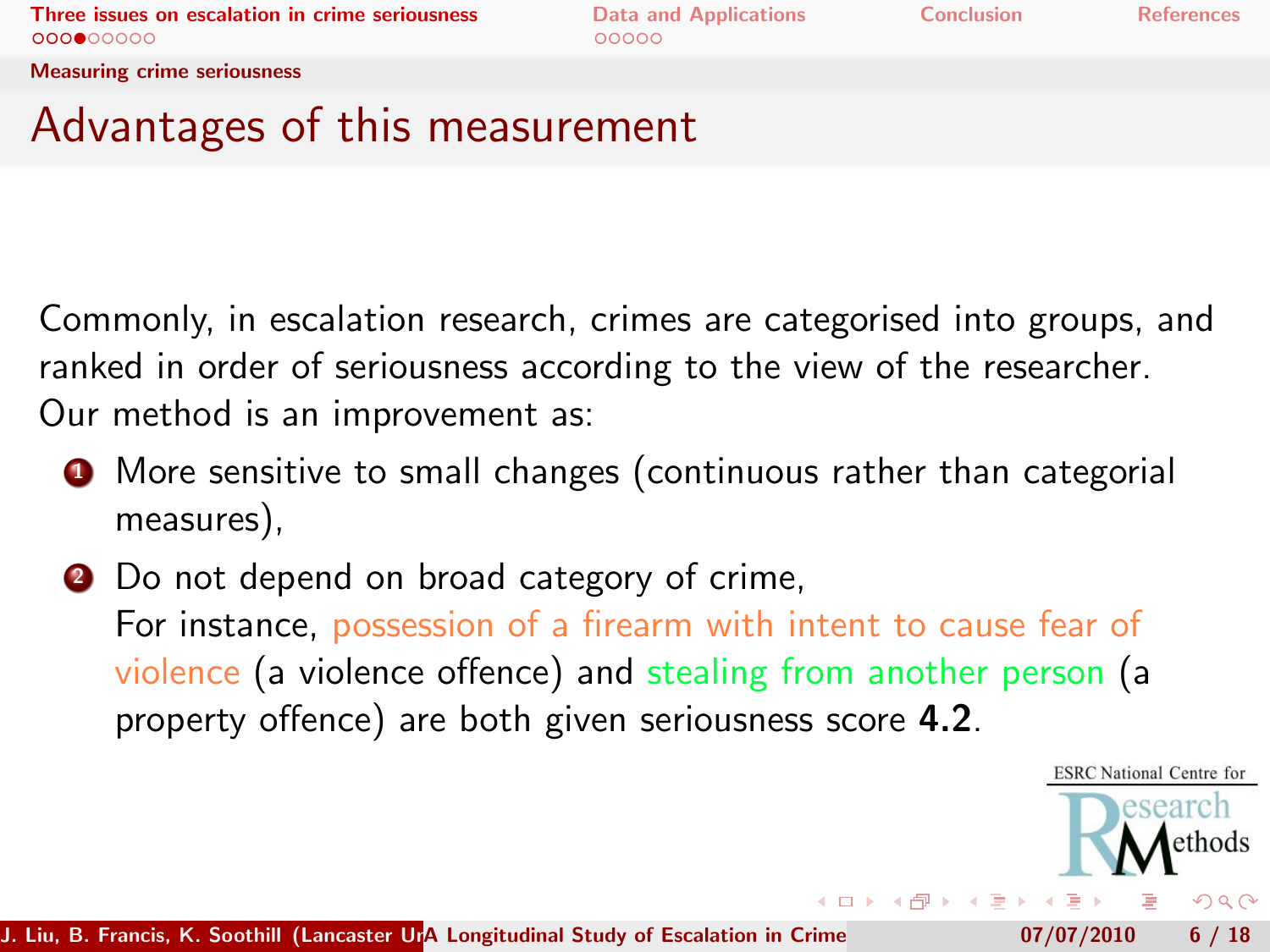Temporal scales in crime escalation

#### Temporal scales in crime escalation

There are two ways of assessing change over time in the literature:

- **1** Change by conviction number (order of conviction)
- **2** Change over age

In this study, conviction number is used as the primary temporal scale, but the effect of age is examined as a time varying explanatory variable.

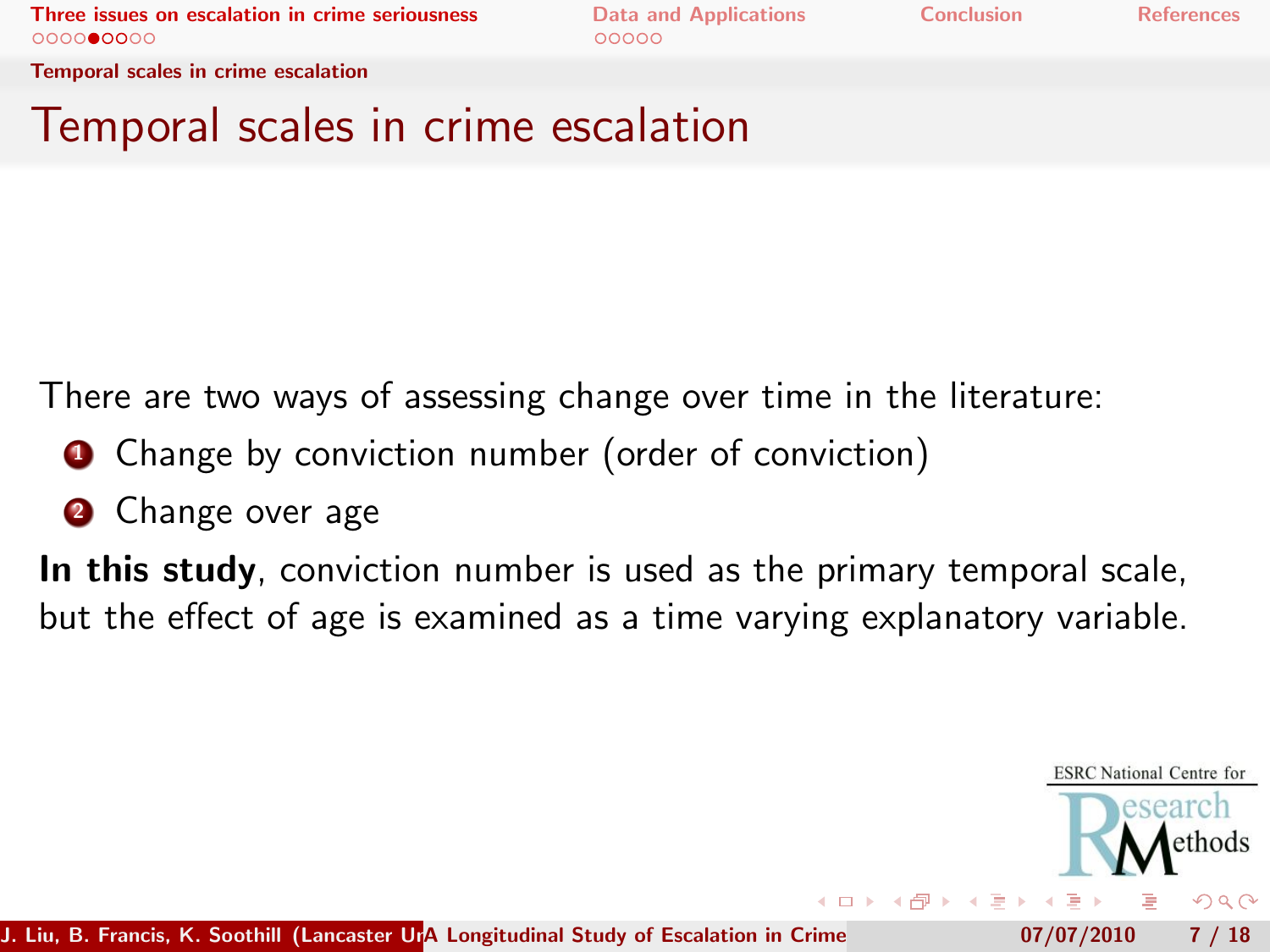Temporal scales in crime escalation

### By conviction number

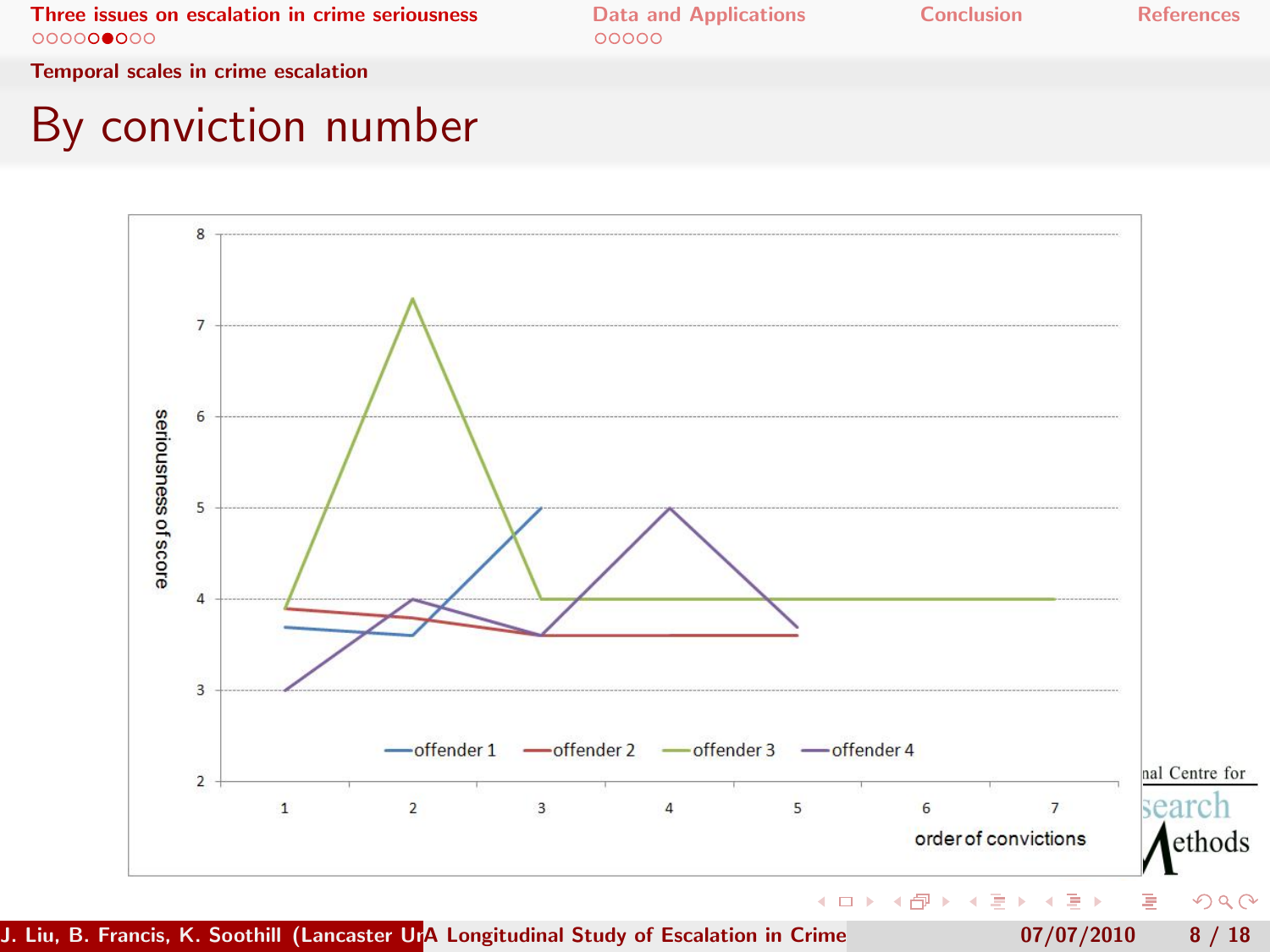Temporal scales in crime escalation

### By age at conviction

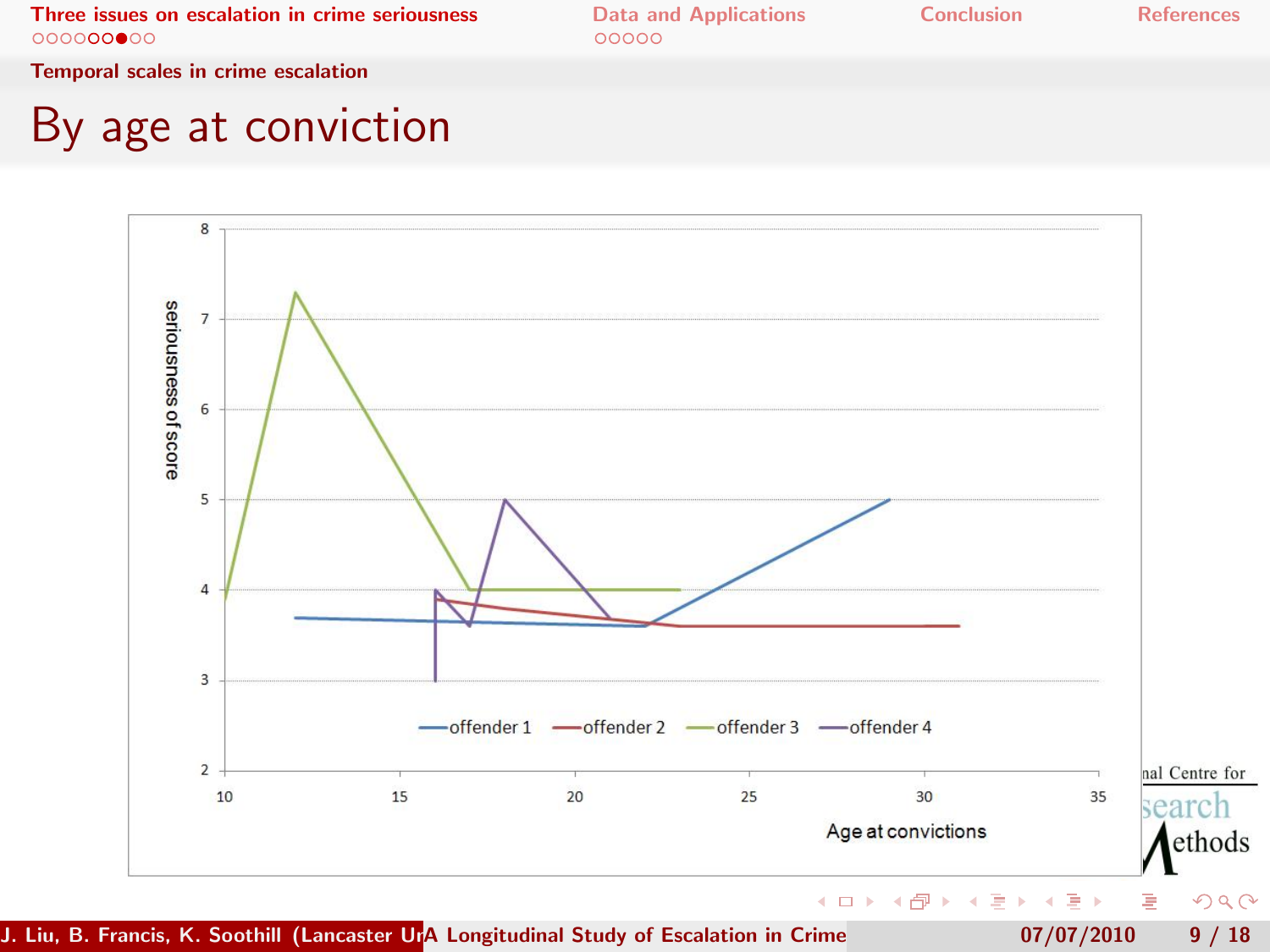esearch ethods  $QQ$ 

Statistical method for analysis of escalation

#### Linear mixed-effects models

Some papers have used traditional linear regression (e.g. Blumstein et al, 1988)

#### Traditional linear regression

 $Y_i = X_i \beta + \epsilon_i$ 

#### Problems:

- Interpretation: Only marginal mean (population level) can be explained,
- Statistically: the errors  $(\epsilon_i)$  are correlated within each offender over convictions. **ESRC** National Centre for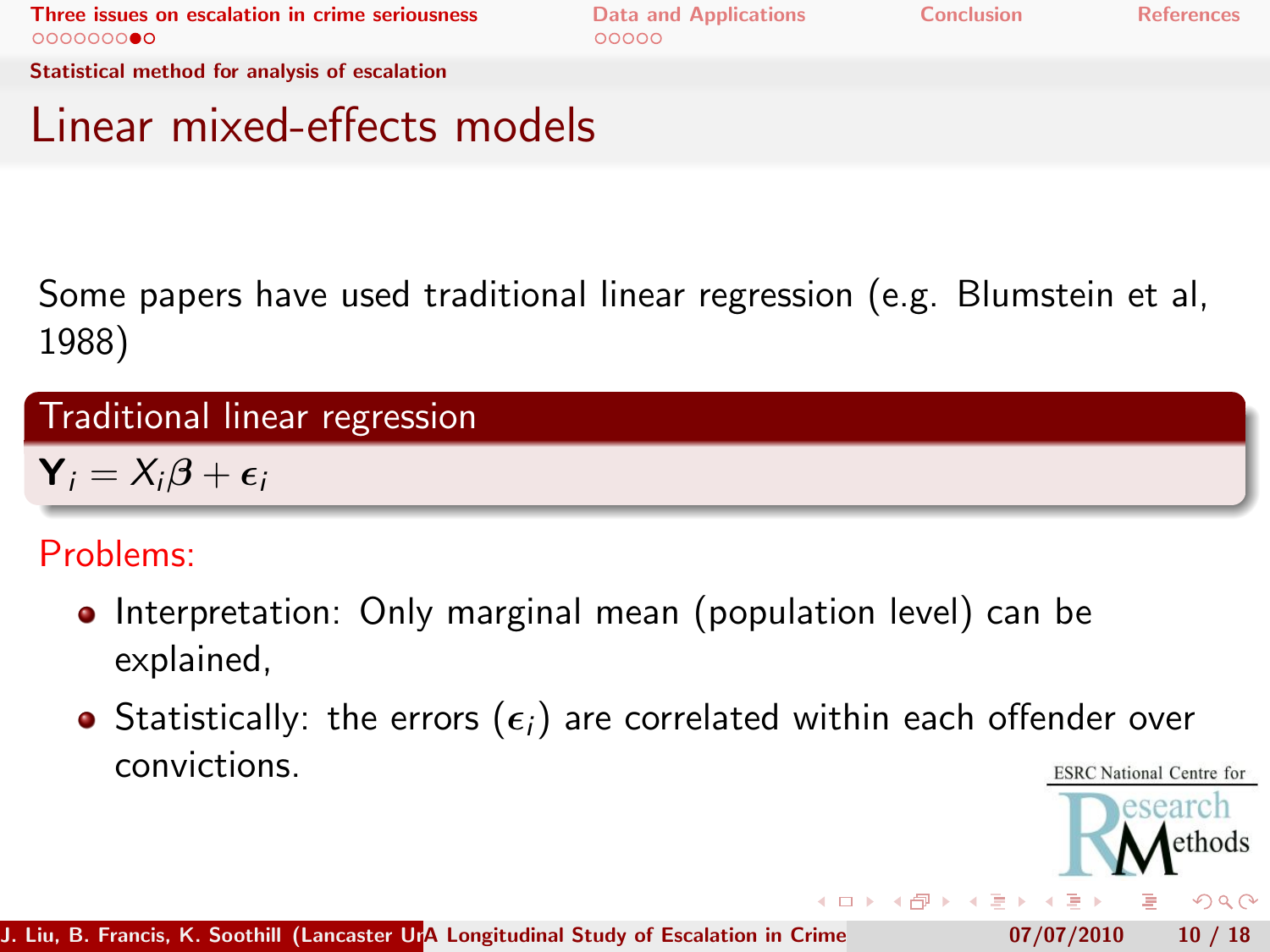(□ ) (伺 ) (∃

**ESRC** National Centre for esearch ethods

 $299$ 

Statistical method for analysis of escalation

### Linear mixed-effects models

Longitudinal linear mixed-effects regression

 $\mathbf{Y}_i = X_i \boldsymbol{\beta} + R_i \mathbf{U}_i + W_i(\mathbf{t}_i) + \mathbf{Z}_i$ 

- $\bullet$   $\beta$  is the fixed effects at the population level, measuring a marginal mean.
- $\bullet$  U<sub>i</sub> are random effects at the individual level, measuring the intercept and slope of the order of conviction effect.
- $W_i(\mathbf{t}_i)^1$  is a serial correlation term, since measures of seriousness of convictions are very likely to associate within each offender.
- $\mathbf{Z}_i$  is the residual error term.

Moveover, it allows correlation between intercept and slope.

 $\frac{1}{t_i}$  are conviction numbers.

J. Liu, B. Francis, K. Soothill (Lancaster UnA Longitudinal Study of Escalation in Crime  $07/07/2010$  11 / 18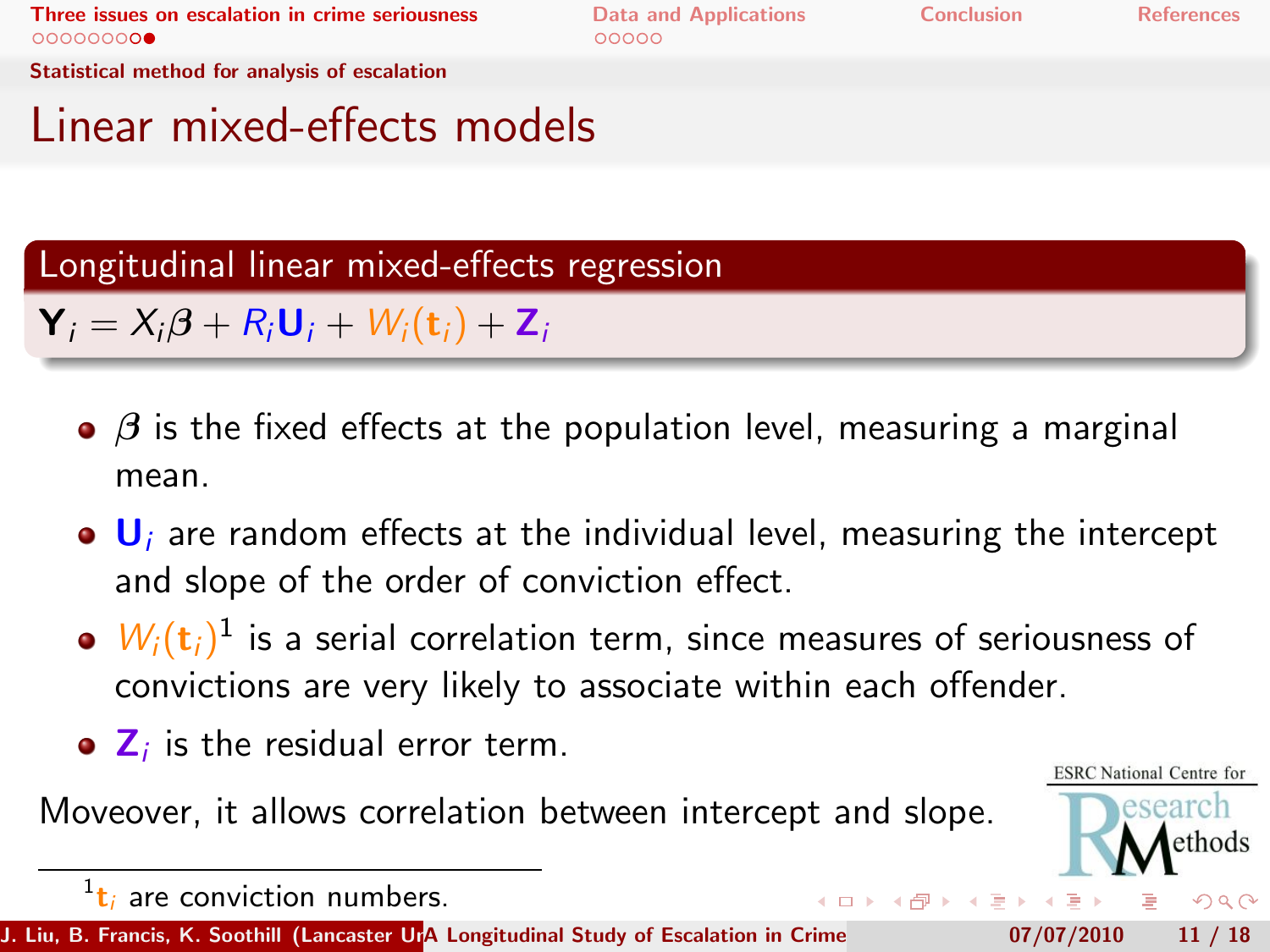Data

#### Data

Offenders Index (OI), there are 4, 396 offenders born in 1953-cohort followed from 1963 until 1999.

| No. of convictions | Male           | Female       | Total offenders<br>Frequency | %     |                                            |
|--------------------|----------------|--------------|------------------------------|-------|--------------------------------------------|
| 2 convictions      | 1,319          | 266          | 1,585                        | 36%   |                                            |
| 3 convictions      | 669            | 87           | 756                          | 17%   |                                            |
| 4 convictions      | 435            | 45           | 480                          | 11%   |                                            |
| 5 convictions      | 302            | 21           | 323                          | $7\%$ |                                            |
| 6 convictions      | 207            | 21           | 228                          | 5%    |                                            |
| 7 convictions      | 188            | 12           | 200                          | 5%    |                                            |
| $8+$ convictions   | 788            | 36           | 824                          | 19%   |                                            |
| Total $(\%)$       | 3,908<br>(89%) | 488<br>(11%) | 4,396                        | 100%  | <b>ESRC</b> National Centre for<br>esearcl |
|                    |                |              |                              |       | ethods                                     |
|                    |                |              | イロト イ母 トイヨ トイヨト              |       | э                                          |

J. Liu, B. Francis, K. Soothill (Lancaster Una Longitudinal Study of Escalation in Crime  $\frac{107}{07/2010}$  12 / 18

<span id="page-11-0"></span>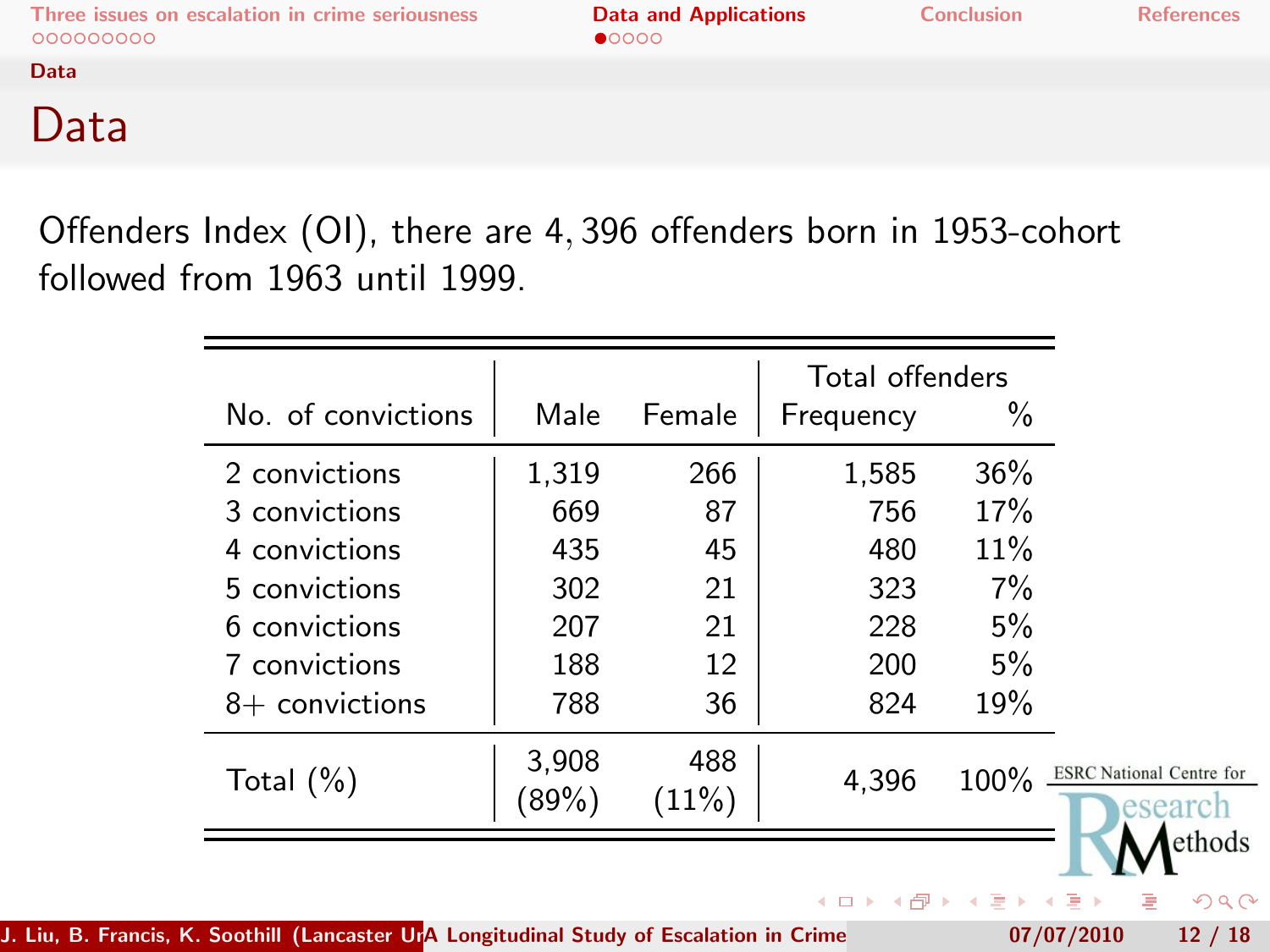[Three issues on escalation in crime seriousness](#page-2-0) **[Data and Applications](#page-11-0)** [Conclusion](#page-16-0) [References](#page-17-0)<br> **Concerned Conclusion** Conclusion Conclusion

Linear mixed-effects models

### Linear mixed-effects models

Response variable,  $y_{ij}$ : Maximum seriousness score of offences at each conviction date.

Time varying covariates,  $x_{ii}$ 

Order of conviction (slope): effects of experience

Age at conviction: effects of maturation

Number of offences at each conviction (logged)

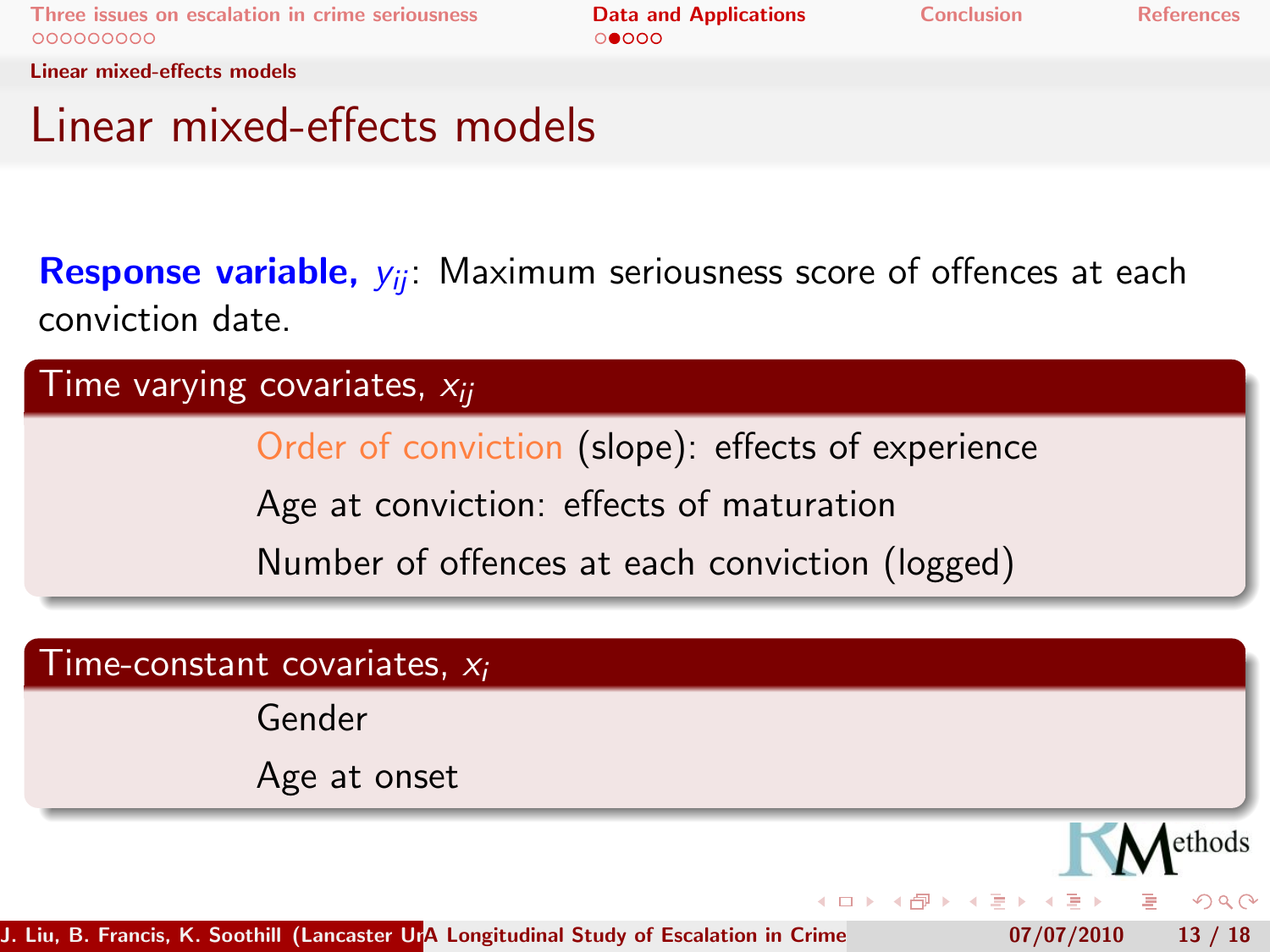**←ロト ← イロ** 

э

Linear mixed-effects models

#### Model selection

#### We fit models to all the data combined.

| Models                                  |                      |          |                                  |              |  |
|-----------------------------------------|----------------------|----------|----------------------------------|--------------|--|
|                                         | <b>Fixed Effects</b> |          |                                  |              |  |
| Intercept                               |                      |          |                                  |              |  |
| Order of conviction                     |                      |          |                                  |              |  |
| Sex(female)                             |                      |          |                                  |              |  |
| Age at conviction                       |                      |          |                                  |              |  |
| Age at conviction with break point (18) |                      |          |                                  |              |  |
| log(No. of offenses)                    |                      |          |                                  |              |  |
| Age at onset                            |                      |          |                                  |              |  |
| AIC.                                    | 46321.64             | 45504.12 | 45436.27                         | 45436.07     |  |
| <b>BIC</b>                              | 46386.11             | 45576.65 | 45516.86                         | 45524.69     |  |
| Likelihood-ratio test                   |                      | M1 vs M2 | M <sub>2</sub> vs M <sub>3</sub> | $M3$ vs $M4$ |  |
| P-value                                 |                      | <.0001   | <.0001                           | 0.1355       |  |

Therefore, we choose model 3.



J. Liu, B. Francis, K. Soothill (Lancaster Una Longitudinal Study of Escalation in Crime  $07/07/2010$  14 / 18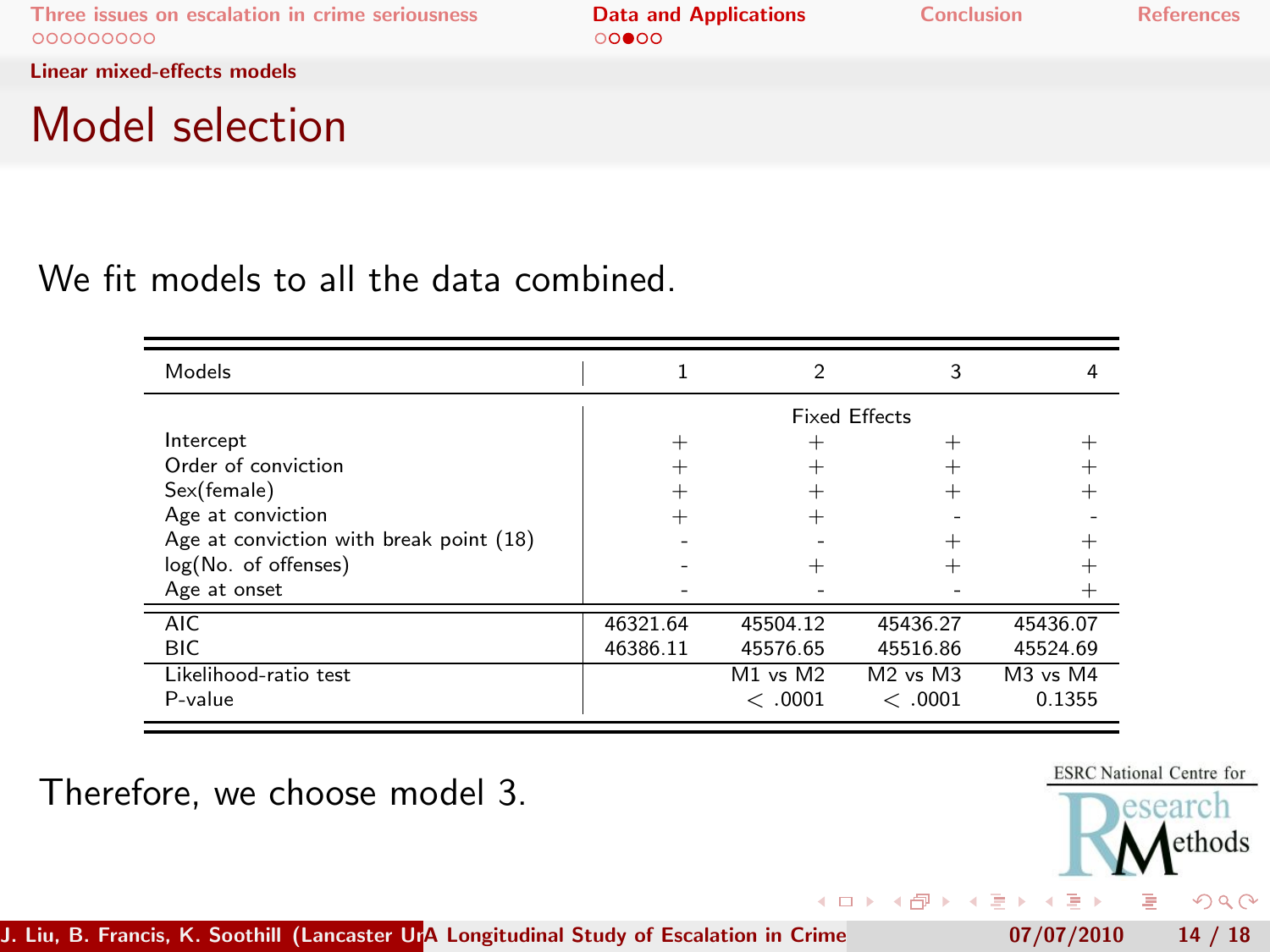[Three issues on escalation in crime seriousness](#page-2-0) **[Data and Applications](#page-11-0)** [Conclusion](#page-16-0) [References](#page-17-0)<br>  $\begin{array}{ccc}\n\text{OOOOOOO} & \text{OOO} \\
\text{OOOOO} & \text{OOO} \\
\end{array}$ 

Linear mixed-effects models

## **Results**

#### We also fit models to subsets of data (3,5,7) convictions.

|                          | 3 Conv.  |           | 5 Conv.  |           | 7 Conv.  |           | All Conv. |           |
|--------------------------|----------|-----------|----------|-----------|----------|-----------|-----------|-----------|
|                          | Coef.    | S.E       | Coef.    | S.E       | Coef.    | S.E       | Coef.     | S.E       |
| Fixed Effects:           |          |           |          |           |          |           |           |           |
| Intercept                | 4.730    | $0.1619*$ | 4.365    | $0.1782*$ | 4.617    | $0.2211*$ | 4.758     | $0.0545*$ |
| Order of conviction      | 0.018    | 0.0193    | 0.003    | 0.0130    | 0.030    | $0.0138*$ | 0.009     | $0.0030*$ |
| Sex(female)              | $-0.166$ | $0.0463*$ | $-0.175$ | $0.0590*$ | $-0.236$ | $0.0888*$ | $-0.144$  | $0.0185*$ |
| Age at conviction $< 18$ | $-0.048$ | $0.0104*$ | $-0.023$ | $0.0115*$ | $-0.040$ | $0.0145*$ | $-0.045$  | $0.0034*$ |
| Age at conviction $18+$  | $-0.009$ | $0.0022*$ | $-0.011$ | $0.0022*$ | $-0.014$ | $0.0034*$ | $-0.015$  | $0.0007*$ |
| log(No. of offenses)     | 0.245    | $0.0332*$ | 0.259    | $0.0320*$ | 0.284    | $0.0422*$ | 0.266     | $0.0091*$ |
| Random Effects:          |          |           |          |           |          |           |           |           |
| Intercept                |          | 0.565     | 0.335    |           | 0.296    |           | 0.233     |           |
| Order of conviction      | 0.209    |           | 0.077    |           | 0.073    |           | 0.020     |           |
| Residual                 | 0.564    |           | 0.522    |           | 0.658    |           | 0.616     |           |

\* indicates significance at the 5% level

**ESRC** National Centre for esearch

> **A**ethods  $2Q$



J. Liu, B. Francis, K. Soothill (Lancaster Una Longitudinal Study of Escalation in Crime  $07/07/2010$  15 / 18

4 重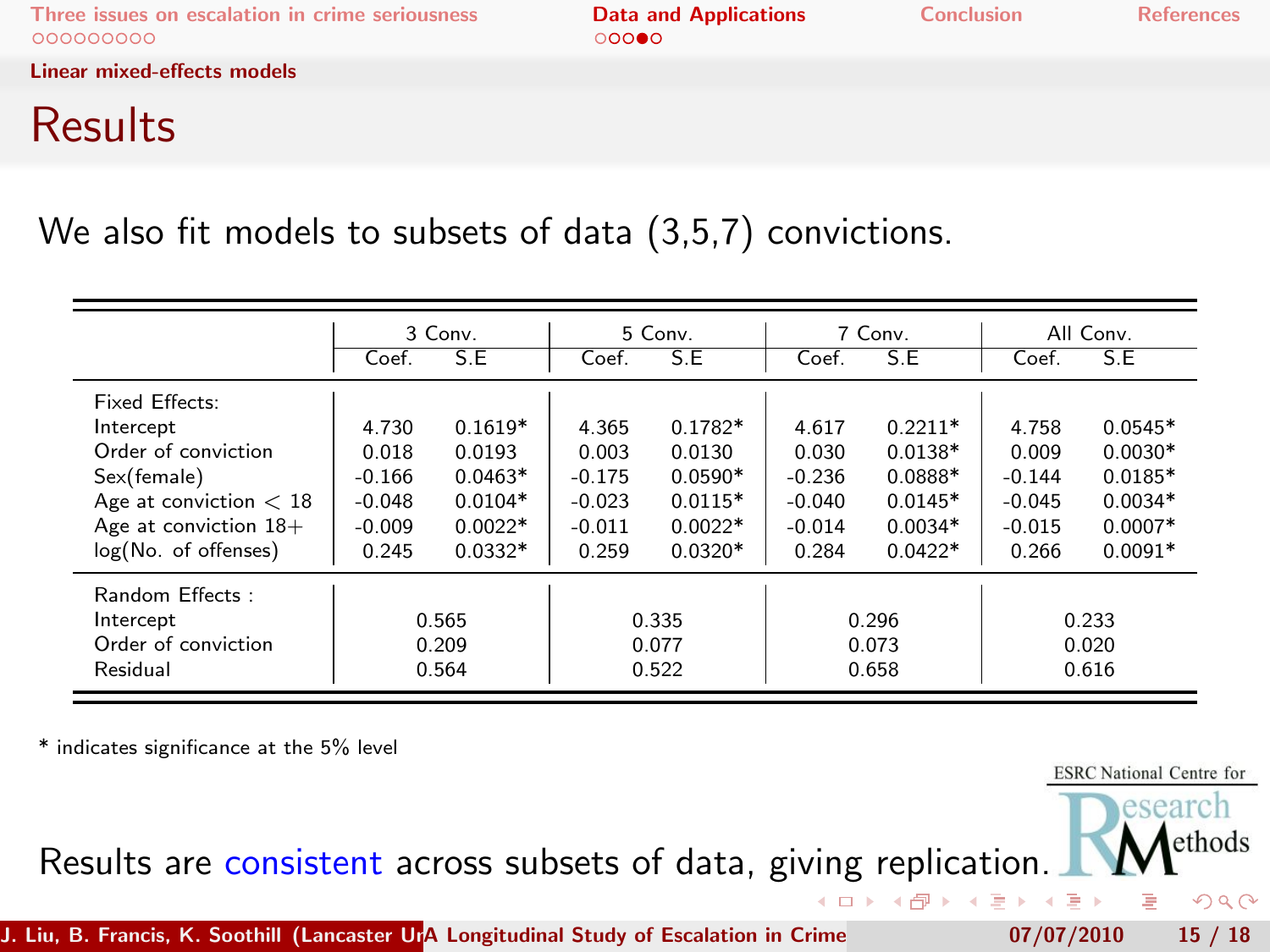Linear mixed-effects models

### Goodness-of-fit

#### How well does the model fit at an individual's level?



J. Liu, B. Francis, K. Soothill (Lancaster Una Longitudinal Study of Escalation in Crime  $07/07/2010$  16 / 18

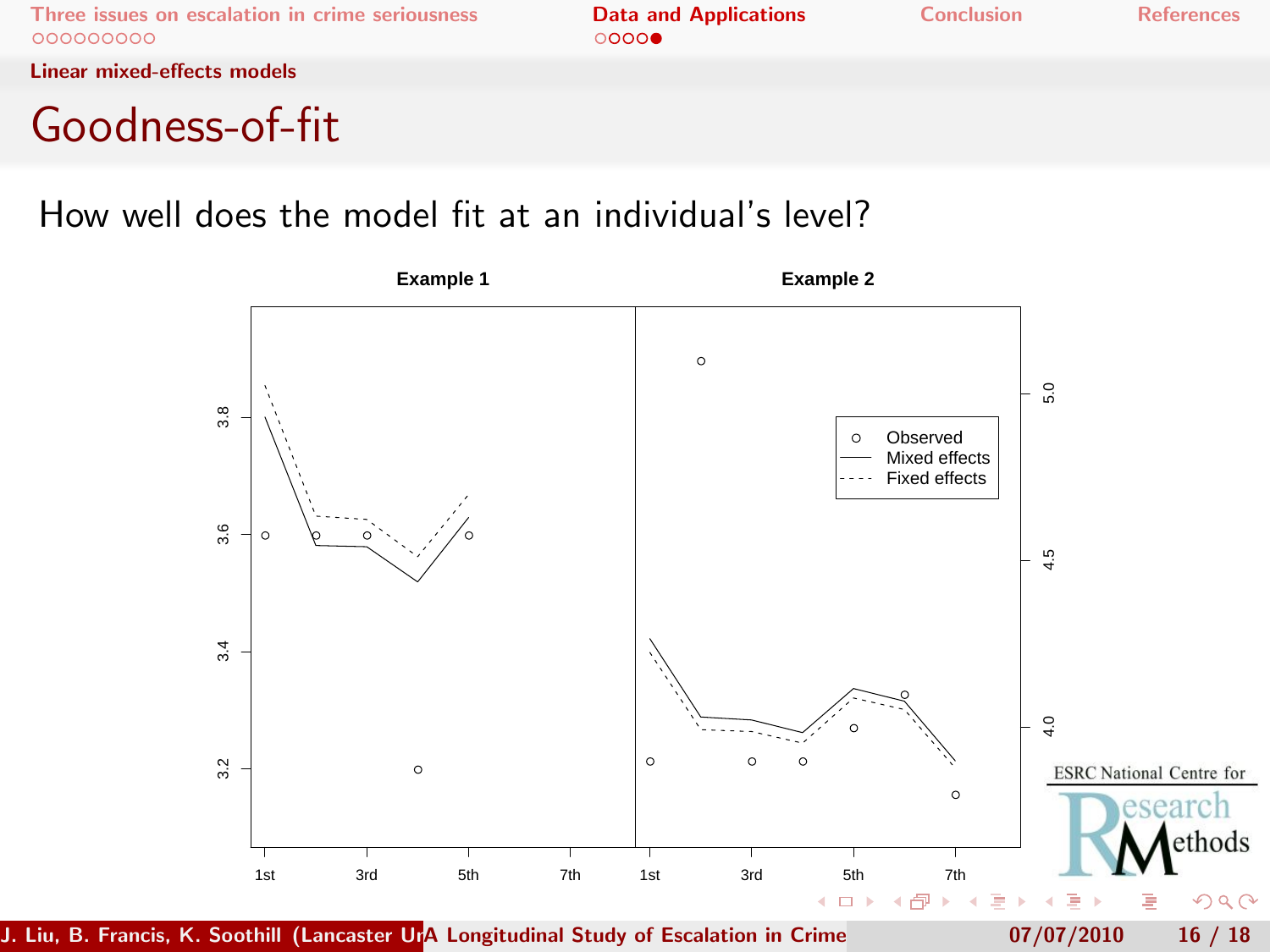<span id="page-16-0"></span>esearch ethods つくい

# Conclusions

- Age at conviction (maturation) and number of convictions (experience) are pulling in different directions. De-escalation with increasing maturation, escalation with increasing experience.
- Large number of convictions over a short period of time is more likely escalation.
- Long periods without a conviction, then maturation wins out over experience.
- For offender younger than age 18, with more than 5 convictions a year are likely to show escalation; for older than age 18, is with 2 or more convictions a year. **ESRC** National Centre for
- No significant serial correlation within individuals.